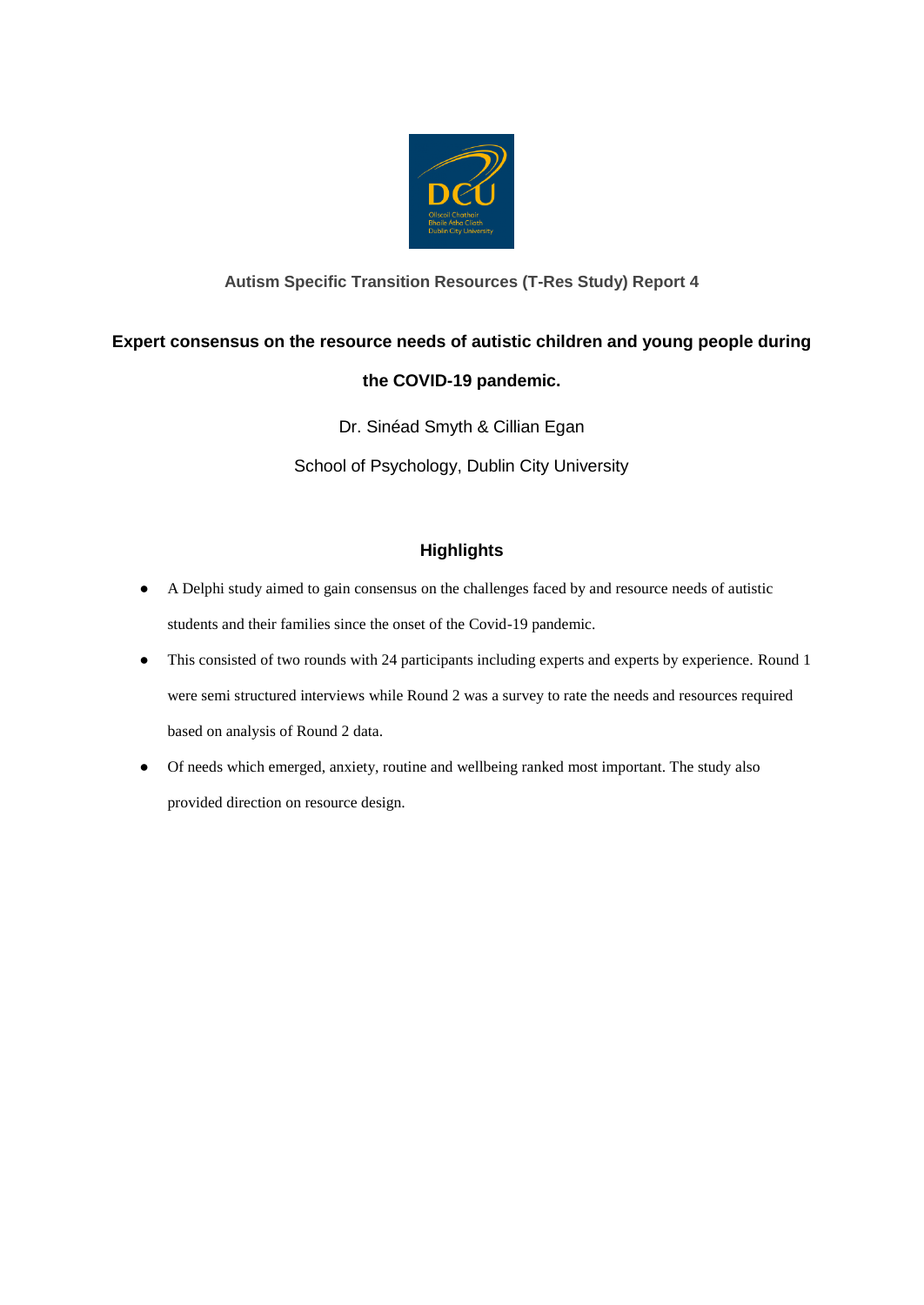#### **Background**

The Covid-19 pandemic has brought with it a profound upheaval to life across the world. Vulnerable groups in society are often the worst affected in crises such as this. In Ireland, school closures and the restriction or cessation of a range of services took place initially in March 2020. Daily routines and social connections were disrupted and the restrictions have continued to change since that time. This study aims to discover the needs of the autistic community and their families since the onset of the Covid-19 pandemic. The study will also aim to attain direction on the most appropriate development of resources for this community. The current study forms part of a larger research project examining the experiences and needs of autistic children and young people with through the pandemic.

#### **Method**

The Delphi method involves seeking the opinions of experts in order to achieve agreement on a certain topic or course of action. Earlier rounds should help to inform the design of subsequent rounds. The first round of this study consisted of semi structured interviews with 24 participants. Participants included people with a diagnosis of autism, their parents, educators, therapists and professionals working in the area. The Round 1 interviews were thematically and content analysed. The findings from this round informed the second round where 21 of the original 24 participants ranked the needs and resources according to their perceived importance.

## **Findings**

### **Round 1**

The needs of autistic children were divided into the following themes which emerged during the study, 1) changing routine, 2) Covid-19 specific issues and 3) skills declines. In relation to changing routines, 17 of the 23 participants in the study specifically highlighted this transition back to school as one of their main concerns. Other sub-themes which emerged were access to services The most common theme highlighted in relation to Covid-19 specific issues was the difficulty in understanding and adhering to Covid-19 rules and guidelines. The other subtheme which emerged was anxiety/fear of the virus. With regard to skills declines, participants highlighted regression in skills and abilities, related to emotional regulation, sensory sensitivity and social skills and communication.

## **Round 2**

In Round 2 of the study, the issues and resources outlined in Round 1 were put to the participants again and they were asked to rank each in order of importance. Consensus (over 70% agreement) was achieved in the rankings